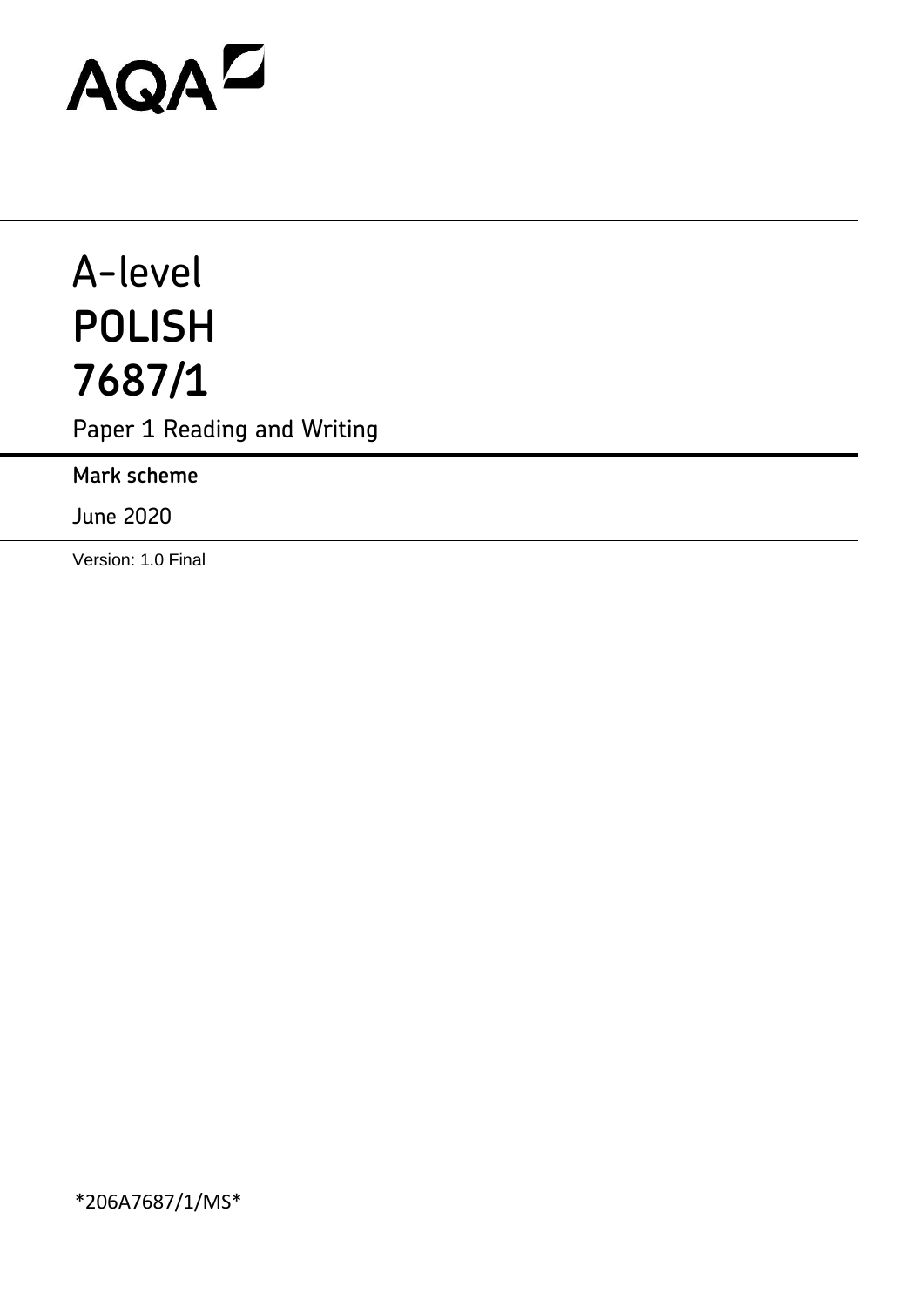Mark schemes are prepared by the Lead Assessment Writer and considered, together with the relevant questions, by a panel of subject teachers. This mark scheme includes any amendments made at the standardisation events which all associates participate in and is the scheme which was used by them in this examination. The standardisation process ensures that the mark scheme covers the students' responses to questions and that every associate understands and applies it in the same correct way. As preparation for standardisation each associate analyses a number of students' scripts. Alternative answers not already covered by the mark scheme are discussed and legislated for. If, after the standardisation process, associates encounter unusual answers which have not been raised they are required to refer these to the Lead Examiner.

It must be stressed that a mark scheme is a working document, in many cases further developed and expanded on the basis of students' reactions to a particular paper. Assumptions about future mark schemes on the basis of one year's document should be avoided; whilst the guiding principles of assessment remain constant, details will change, depending on the content of a particular examination paper.

Further copies of this mark scheme are available from aqa.org.uk

#### **Copyright information**

AQA retains the copyright on all its publications. However, registered schools/colleges for AQA are permitted to copy material from this booklet for their own internal use, with the following important exception: AQA cannot give permission to schools/colleges to photocopy any material that is acknowledged to a third party even for internal use within the centre.

Copyright © 2020 AQA and its licensors. All rights reserved.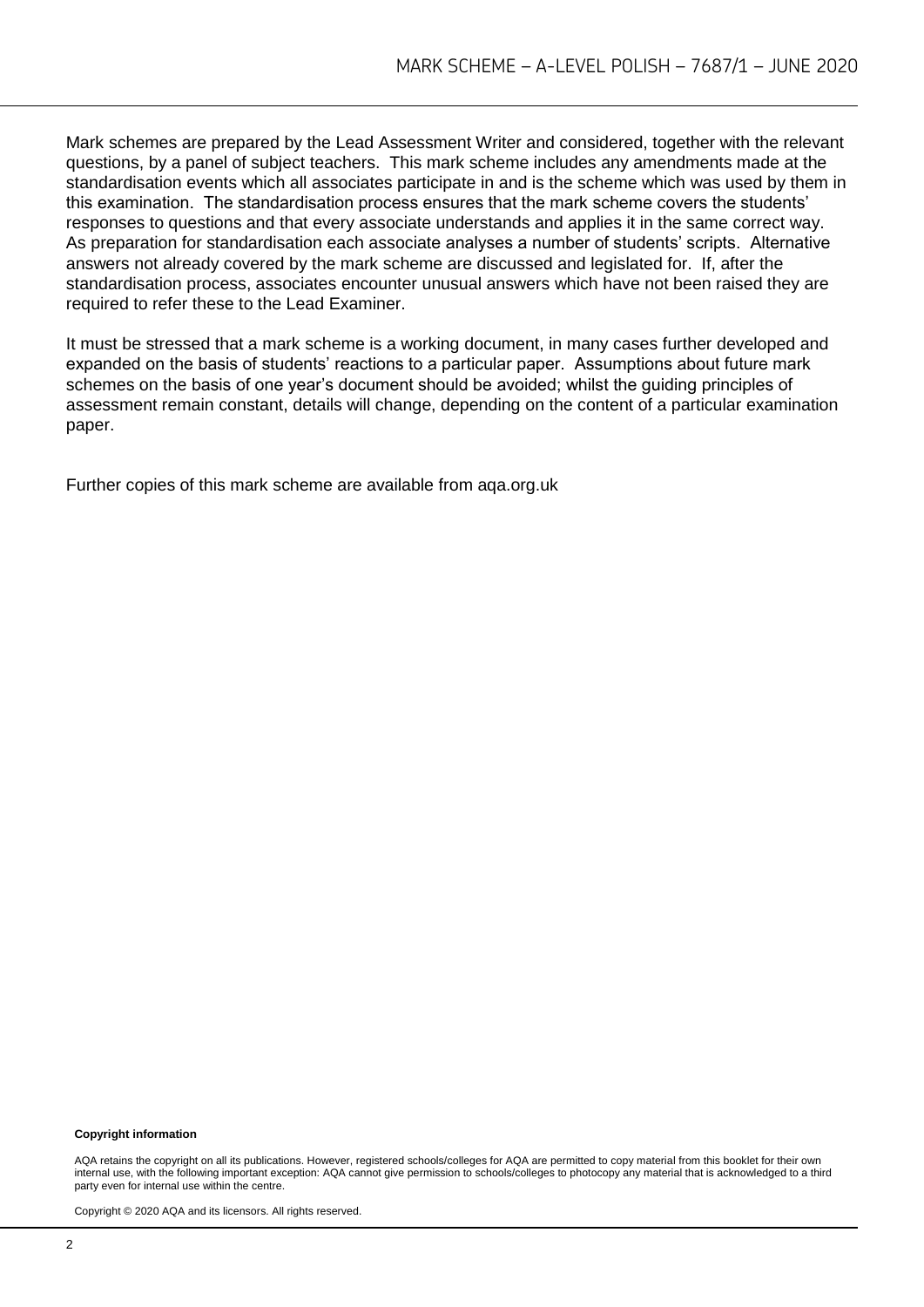### **Section A**

#### **Comprehension questions to be answered in target language but with no AO3 marks**

Where the natural answer to a question consists entirely or partly of words or phrases from the text, students may use that material without rephrasing it. Minor spelling errors which do not distort the meaning will be tolerated. However, the AO2 mark will not be awarded for a response in which the student includes irrelevant material or copies inappropriately from the stimulus, eg by 'lifting' an element from the original which does not match the phrasing of the question set.

| Qu.  | <b>Accept</b>                                                                                                                                                                                                                                                                                               | <b>Mark</b> | <b>Notes</b> |
|------|-------------------------------------------------------------------------------------------------------------------------------------------------------------------------------------------------------------------------------------------------------------------------------------------------------------|-------------|--------------|
| 01.1 | Any 3 out of 5<br>to najprostszy i często najtańszy sposób na to, aby<br>w czasie studiów zamieszkać za granicą (1)/<br>sprawdzić swoje siły w murach prestiżowych<br>europejskich uczelni (1)/ można podszkolić język<br>(1) zawrzeć ciekawe międzynarodowe znajomości<br>(1) inwestycja na przyszłość (1) | 3           |              |

| Qu.  | <b>Accept</b>                                                                                                                                                                       | <b>Mark</b> | <b>Notes</b>                                                    |
|------|-------------------------------------------------------------------------------------------------------------------------------------------------------------------------------------|-------------|-----------------------------------------------------------------|
| 01.2 | Any 3 out of 5<br>Tolerancji wobec innych kultur (1)/ zdolności do<br>szybszego rozwiązywania problemów (1) /<br>lepszego radzenia sobe ze zmianami (1)/ lepszej<br>organizacji (1) | 3           | If not mentioned in<br>$Q$ 01.1,<br>accept:<br>Podszkolić język |

| Qu.  | <b>Accept</b>                                                                                                                                                                                                                                                    | <b>Mark</b> | <b>Notes</b> |
|------|------------------------------------------------------------------------------------------------------------------------------------------------------------------------------------------------------------------------------------------------------------------|-------------|--------------|
| 01.3 | Any 2 out of 3<br>Problem z formalnościami w czasie rekrutacji do<br>programu (1) / rzeczywistość jest czasami inna niż<br>to, co obiecują niektóre uczelnie (1)/ konieczność<br>studiowania przedmiotów, które nie są zgodne z<br>naszymi zainteresowaniami (1) | 2           |              |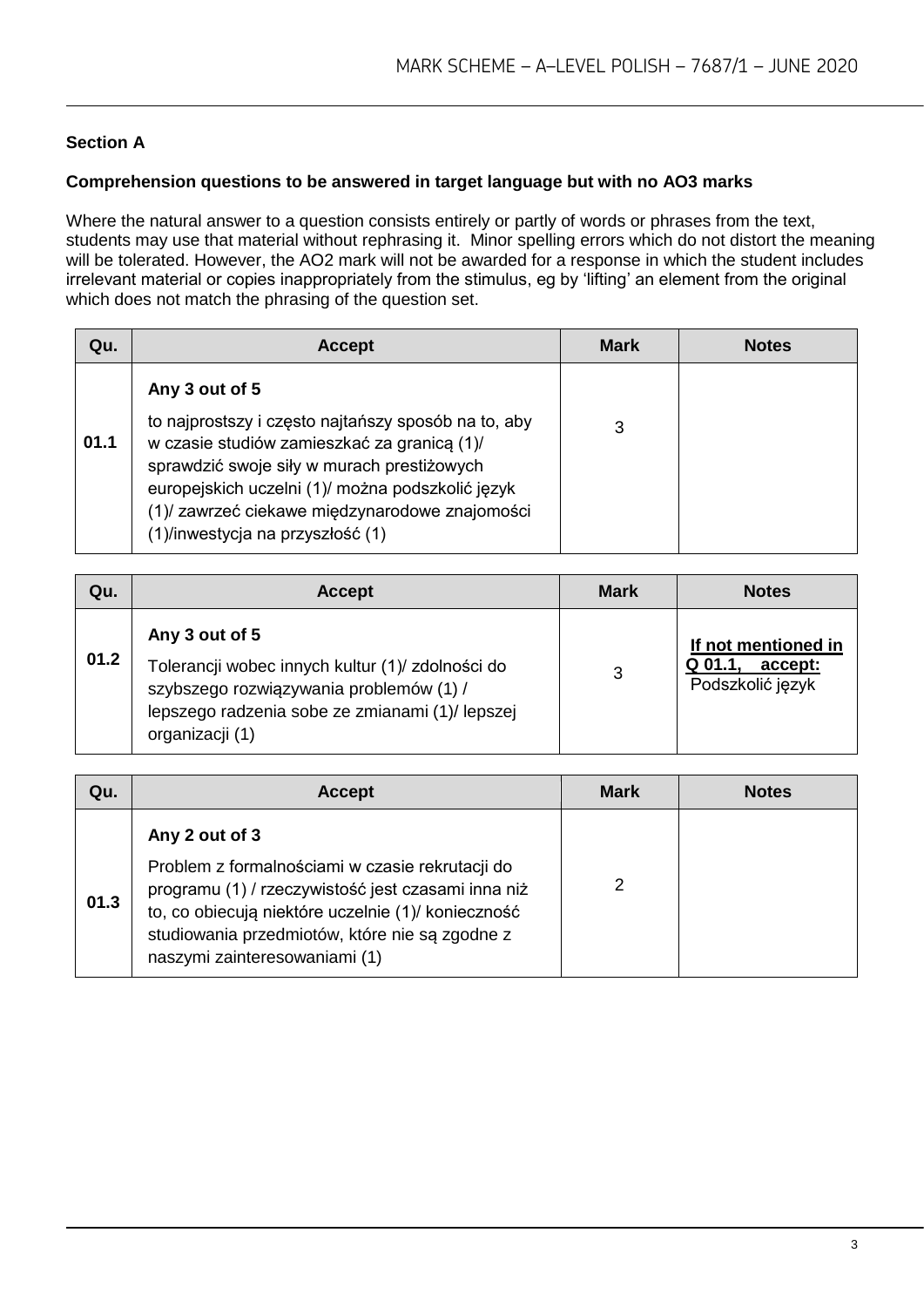# **Summary question**

| Qu | <b>Accept</b>                                                                                                                                                                                                                                                                                                                                                                                                                | <b>Mark</b>    | <b>Notes</b>                                                                                                       |
|----|------------------------------------------------------------------------------------------------------------------------------------------------------------------------------------------------------------------------------------------------------------------------------------------------------------------------------------------------------------------------------------------------------------------------------|----------------|--------------------------------------------------------------------------------------------------------------------|
|    | <b>Bullet 1</b><br>Any 2 out of 3<br>· Zniechecenie spowodowane ilością stron (1)<br>• Zniechęcenie faktem, że jest to lektura szkolna                                                                                                                                                                                                                                                                                       | $\overline{2}$ |                                                                                                                    |
|    | (1)<br>· Zainteresowanie/zaintrygowanie faktem, że<br>znajomi uważają ją za jedną z najciekawszych<br>licealnych lektur. (1)                                                                                                                                                                                                                                                                                                 |                |                                                                                                                    |
| 02 | <b>Bullet 2</b><br>Any 3 out of 5<br>· Bohater powieści zdobywa za granicą<br>ogromny majątek. (1)<br>• Zakochany w Izabeli, pomaga jej rodzinie (1)<br>· Aby przypodobać się Izabeli, żyje jak<br>arystokrata (1)<br>· Izabela jest próżna, lubi żyć w luksusie/ flirtuje z<br>wieloma mężczyznami (1)<br>· Gardzi Wokulskim/nie szanuje Wokulskiego ze<br>względu na jego pochodzenie/cały czas uważa go<br>tylko za kupca | 3              | <b>Students must</b><br>mention two<br>characters<br>(Stanisław<br>Wokulski and<br>Izabela Łęcka)                  |
|    | <b>Bullet 3</b><br>Any 2 out of 3<br>• Klasy wyższe są obojętne, nie są<br>zainteresowane innymi mieszkańcami/ ich styl<br><u>życia cechuje lekkomyślność</u> (1)<br>• Istnieje ogromny podział pomiędzy<br>biednymi a bogatymi / ogromna różnica w<br>warunkach życia pomiędzy biednymi i<br>bogatymi (1)<br>• Mieszczanie nie są zainteresowani rozwojem<br>miasta / interesuje ich tylko ich własny los (1)               | $\overline{2}$ | Please note:<br>Students must<br>mention two<br>different social<br>classes as<br>presented in the<br>Prus's novel |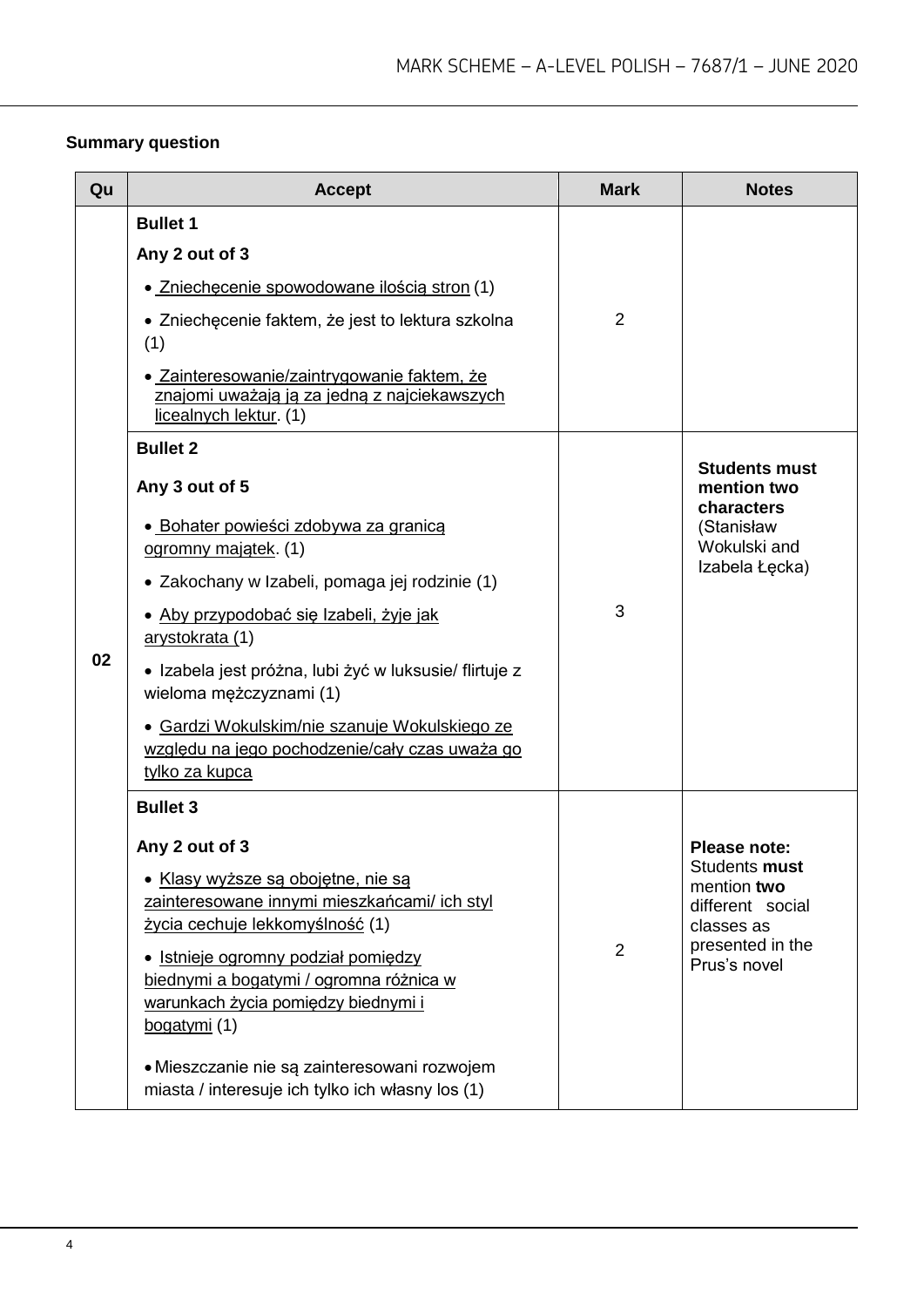The marks for content (AO2) and language (AO3) are awarded independently. Long summaries will be marked for content (AO2) or language (AO3) only as far as the first natural break (usually the end of a sentence or main clause) between 90 and 100 words. Short summaries are not subject to an automatic penalty but in practice are unlikely to include all the required content points and will therefore be selfpenalising.

The AO2 mark is awarded for content points which contain the required information, regardless of whether those points are expressed in the student's own words or are partly or wholly lifted from the text. However, no AO2 mark will be awarded for a content point where the student includes irrelevant material or copies inappropriately from the stimulus, eg by 'lifting' an element from the original which does not match the phrasing of the bullet point.\* 'Lifted' language will not be eligible for credit when the AO3 mark is awarded.

#### **\*Generic example of 'lifted' language:**

# **1**

Text includes *Having finished her studies, she became a doctor*. Summary task includes the bullet point • *What she did before becoming a doctor* Correct answer is *She studied* Student writes in response to that bullet point *Having finished her studies, she became a doctor* No credit for AO1 because the response does not match the phrasing of the bullet point. (Also no credit for AO3 because of lifting.)

# **2**

Text includes … *because computers will replace teachers* Summary task includes the bullet point • *Technological changes anticipated* Correct answer is *Computers will replace teachers* or, to demonstrate successful manipulation *Teachers will be replaced by computers* Student writes in response to that bullet point *because computers will replace teachers*

No credit for AO1 because the response does not match the phrasing of the bullet point. (Also no credit for AO3 because of lifting).

#### **Minor errors are defined as those which do not affect communication.**

#### **Serious errors are defined as those which adversely affect communication.**

#### **Minor errors include:**

incorrect but close to correct spellings.

#### **Serious errors include:**

incorrect verb forms especially irregular forms and incorrect use of pronouns.

#### **Complex language includes:**

use of pronouns of all types

tenses that support conceptual complexity

connectives supporting a range of subordinate clauses including those requiring subjunctive constructions with verbs and verbs followed by infinitive with correct preposition use of present and past participles.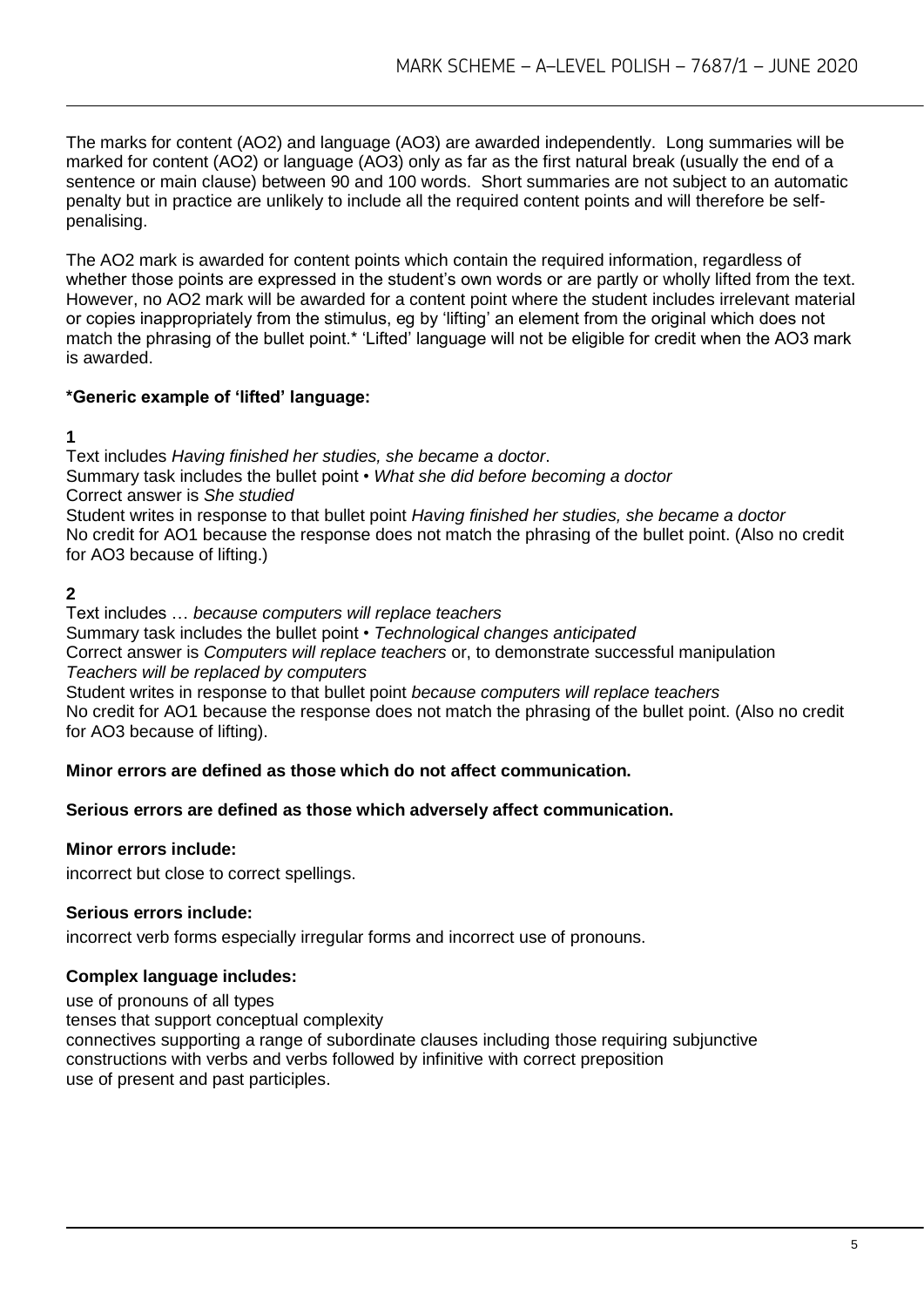| <b>Mark</b>    | AO3 quality of language marks in reading summary tasks                                                                                                                                                                              |
|----------------|-------------------------------------------------------------------------------------------------------------------------------------------------------------------------------------------------------------------------------------|
| 5              | The language produced is mainly accurate with only occasional minor errors. The student<br>shows a consistently secure grasp of grammar and is able to manipulate complex<br>language accurately where required by the task.        |
| 4              | The language produced is generally accurate, but there are some minor errors. The<br>student shows a generally good grasp of grammar and is often able to manipulate<br>complex language accurately where required by the task.     |
| 3              | The language produced is reasonably accurate, but there are a few serious errors. The<br>student shows a reasonable grasp of grammar and is sometimes able to manipulate<br>complex language accurately where required by the task. |
| $\overline{2}$ | The language produced contains many errors. The student shows some grasp of<br>grammar and is occasionally able to manipulate complex language accurately where<br>required by the task.                                            |
|                | The language produced contains many errors of a basic nature. The student shows little<br>grasp of grammar and is rarely able to manipulate complex language accurately where<br>required by the task.                              |
| 0              | The student produces nothing worthy of credit.                                                                                                                                                                                      |

Indicative content

Summary 1: 86 words – AO3 5/5

Autor recenzji początkowo nie był zainteresowany przeczytaniem Lalki B. Prusa, dlatego, że nie tylko jest to długa powieść, ale też obowiązkowa lektura szkolna. Głównym bohaterem jest Stanisław Wokulski, który jest bogatym kupcem. Jest zakochany w Izabeli Łęckiej i wszystko, co robi, robi dla zdobycia jej uczucia. Niestety, Łęcka, która lubi bogactwo i flirty z wieloma mężczyznami, nie zwraca nie niego uwagi. Wokulski, zraniony i załamany, bankrutuje. Prus w powieści pokazuje straszliwy los biedoty, lekkomyślnych i obojętnych na otoczenie ludzi z wyższych klas oraz ciasnych umysłowo mieszczan.

Summary 2: 80 words – AO3 4/5

Autor recenzji na początku nie chciał czytać Lalki B. Prusa, dlatego, że to nie tylko długa powieść, ale i obowiązkowa lektura. Opowiada o Stanisławie Wokulskim, który jest bogatym kupcem. Zakochał się w Izabeli Łęcka i robi wszystko, aby ja zdobyć. Niestety, Izabela, nie zwracała nie niego uwagi, bo on dla niej jest tylko handlarzem. Wokulski załamał się psychicznie i wszystko stracił. Bolesław Prus pokazał w powieści okropny los biednych ludzi, samolubnych ludzi z wyższych klas oraz sztywno myślacych mieszkańców miast.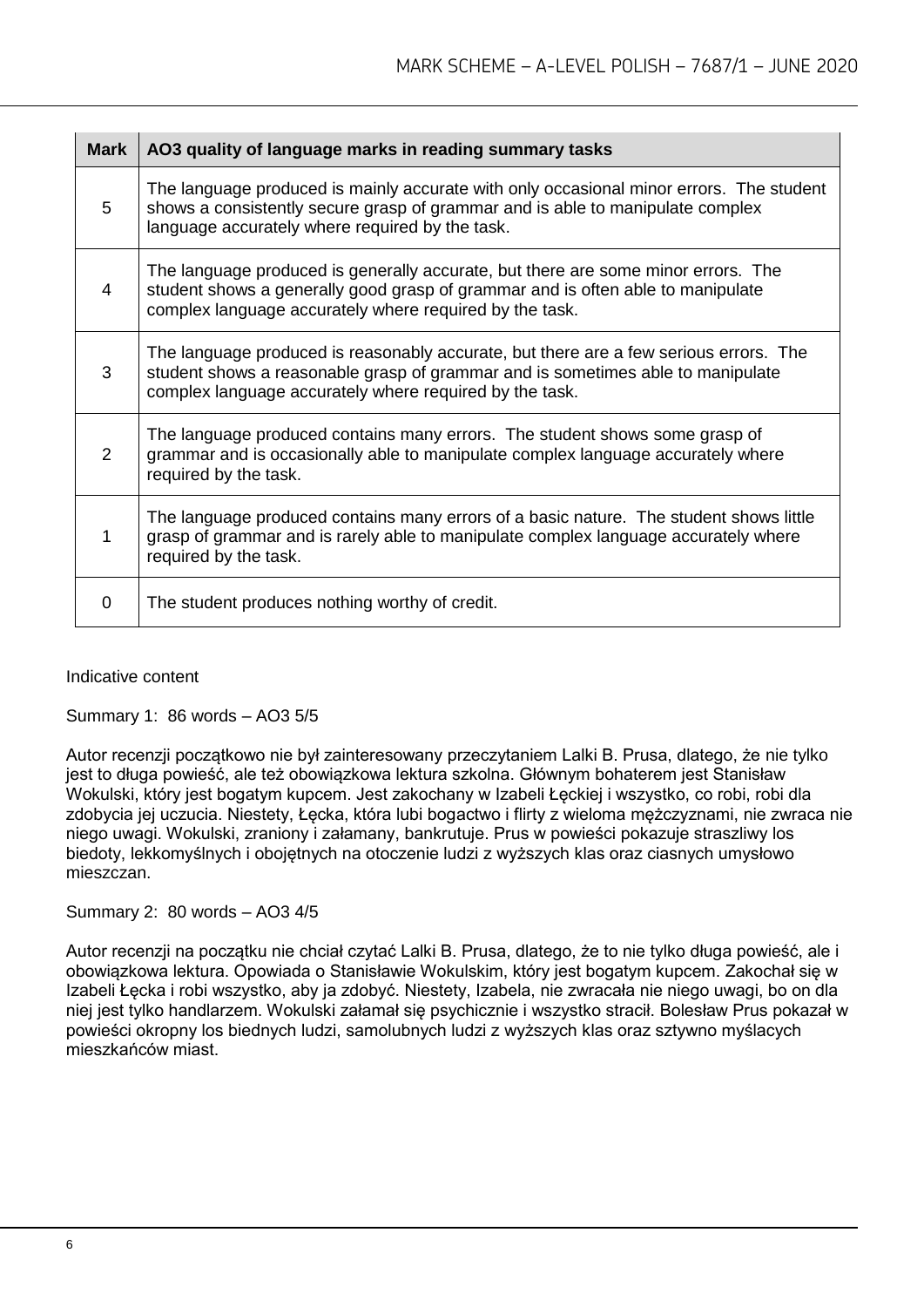Summary 3: 82 words – AO3 3/5

Na początku autor nie chciał czytać Lalki B. Prusa, dlatego, że to długa powieść, ale też obowiązkowa lektura. Głównym bohaterem jest Stanisław Wokulski, który jest bogatym kupiecem. Zakochał w pięknej Izabeli Łęckiej i dużo im pomaga. Niestety, Łęcka, która lubi bogactwo i flirty z wieloma mężczyznami, nigdy bendzie go kochać. Wokulski, zraniony i ze zniszczona psycha, jest na końcu w bankrutctwie. Prus w powieści pokazywuje straszny los biedy, obojętnych ludzi z wyższej klasy oraz mieszczan, co nie chcą aby Warszawa się rozwinela.

Summary 4: 59 words – AO3 2/5

Autor nie chciał czytać Lalki B. Prusa, dlatego, że to długa powieścia i obowiązkowa lektura. Bohaterami jest Stanisław Wokulski, który jest bogati i Izabela Łęcka i Wokulski nie slucha innych, tylko chce ja zdobywać. Izabela kocha się kilku mężczyznom i nie umieje się zdecydować. W powieści jest losy biednych ludzi, egoiśći z wysokiej klasy oraz dużo zacofanych mieszkańcy miast.

Summary 5: 64 words – AO3 1/5

Lalka jej się nie podobal, bo to długa ksioszka i lekturą. Jest Stanisław Wokulski, co jest bogaty i Izabela Łęcka i Wokulski nie slucha innych, tylko jej pomaga i chce ja mieć. Izabela jest zła osoba, nie lubi Wokulskiego, bo jest kupiecem. Mieszkańcy tam sa egoiśći z wysokiej klasy oraz dużo zacofane mieszkańców miast i biedni. I jest bloto.Mysle ze to była dobra ksioszka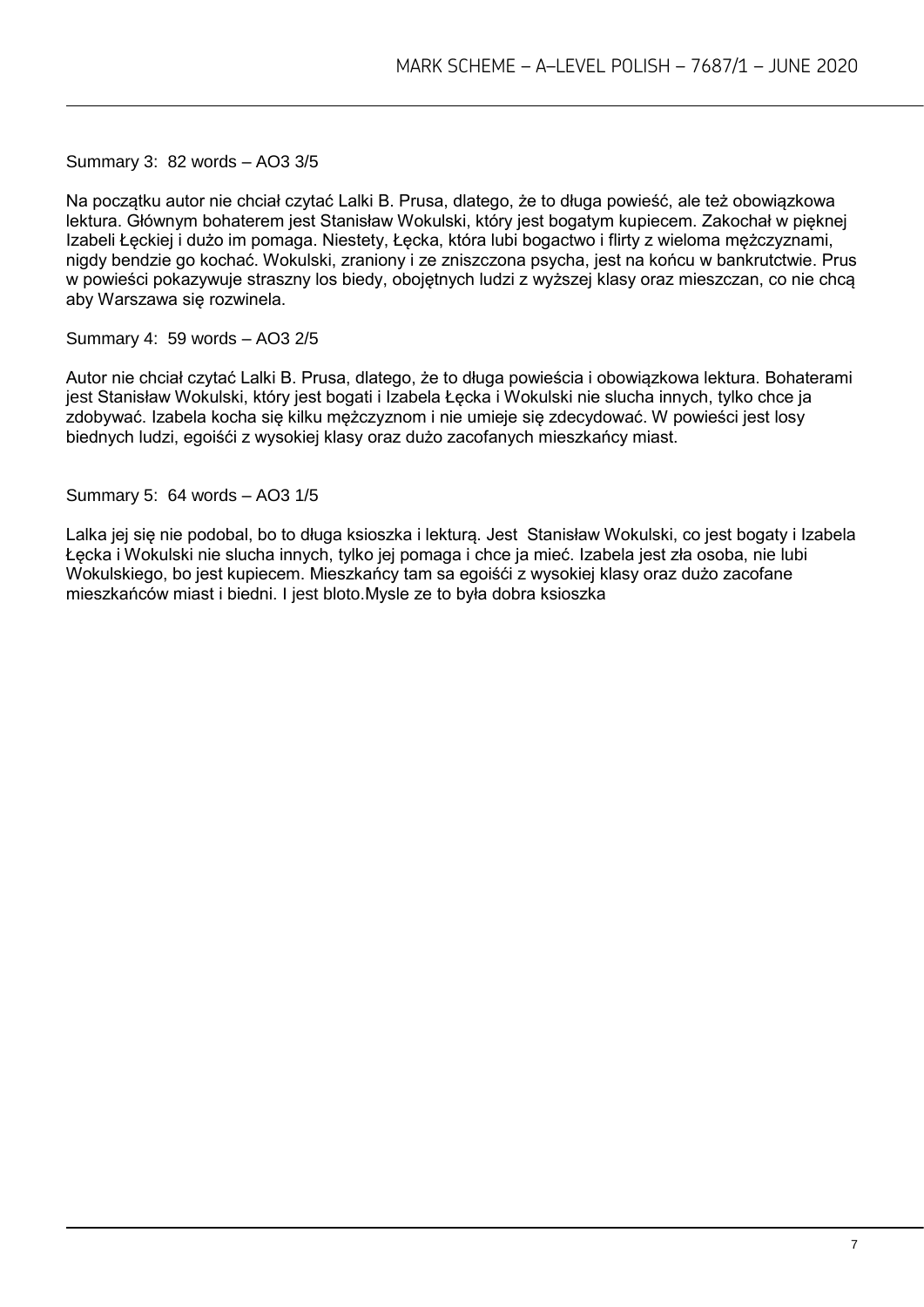| Qu   | <b>Accept</b>             | <b>Mark</b>  | <b>Notes</b> |
|------|---------------------------|--------------|--------------|
| 03.1 | $\boldsymbol{\mathsf{N}}$ | $\mathbf 1$  |              |
|      |                           |              |              |
| Qu   | <b>Accept</b>             | <b>Mark</b>  | <b>Notes</b> |
| 03.2 | F                         | $\mathbf{1}$ |              |
|      |                           |              |              |
| Qu   | <b>Accept</b>             | <b>Mark</b>  | <b>Notes</b> |
| 03.3 | P                         | $\mathbf 1$  |              |
|      |                           |              |              |
| Qu   | <b>Accept</b>             | <b>Mark</b>  | <b>Notes</b> |
| 03.4 | F                         | 1            |              |
|      |                           |              |              |
| Qu   | <b>Accept</b>             | <b>Mark</b>  | <b>Notes</b> |
| 03.5 | P                         | $\mathbf 1$  |              |
|      |                           |              |              |
| Qu   | <b>Accept</b>             | <b>Mark</b>  | <b>Notes</b> |
| 03.6 | $\boldsymbol{\mathsf{N}}$ | 1            |              |
|      |                           |              |              |
| Qu   | <b>Accept</b>             | <b>Mark</b>  | <b>Notes</b> |
| 03.7 | P                         | 1            |              |
|      |                           |              |              |
| Qu   | <b>Accept</b>             | <b>Mark</b>  | <b>Notes</b> |
| 03.8 | P                         | 1            |              |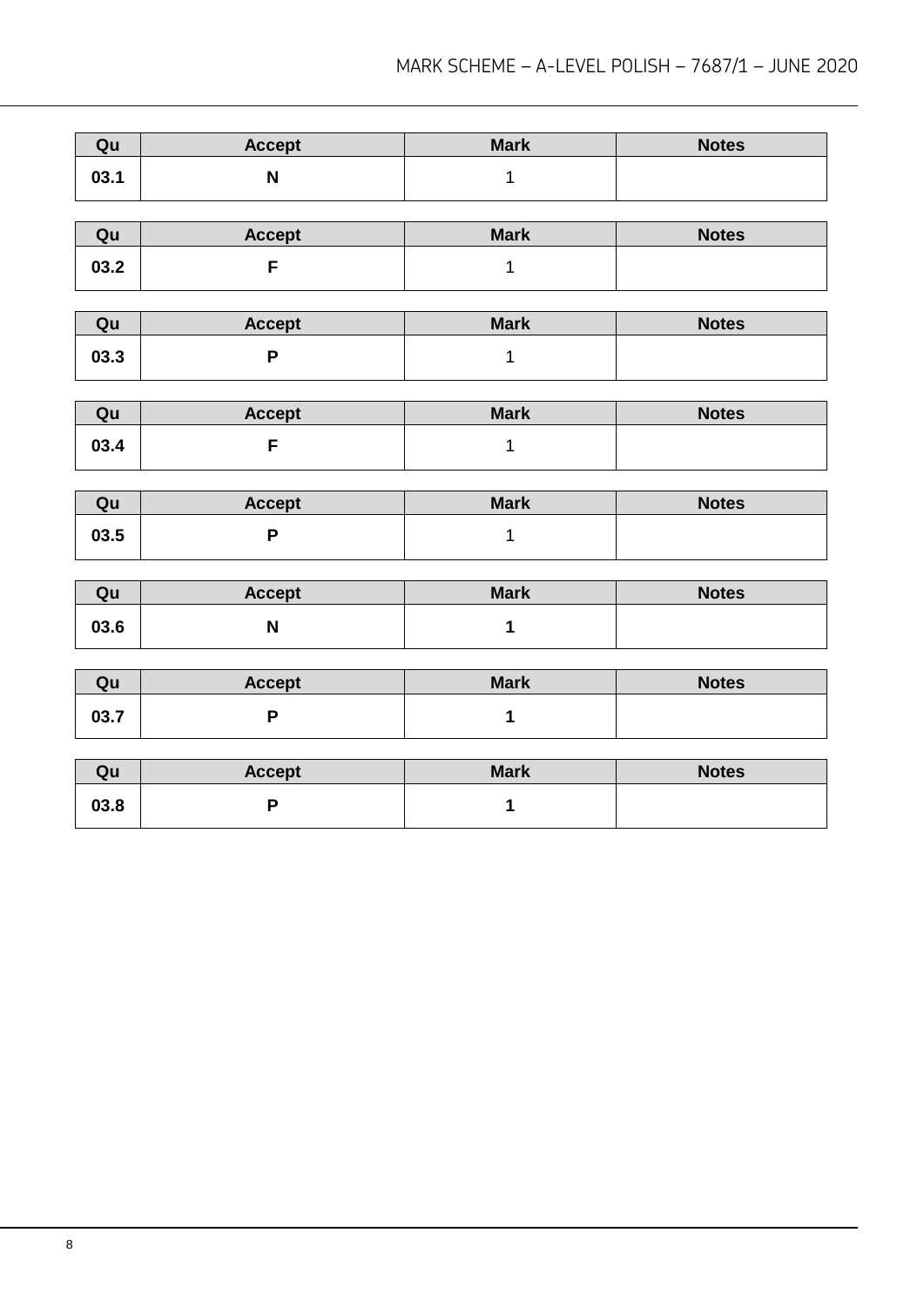| Qu   | <b>Accept</b>                                                                                                                                                          | <b>Mark</b> | <b>Notes</b> |
|------|------------------------------------------------------------------------------------------------------------------------------------------------------------------------|-------------|--------------|
| 04.1 | Any 2 out of 3<br>Była najkrótsza w roku (1) /<br>w tę noc zakwitał kwiat paproci (tylko<br>w tę noc) (1)/ znalazca kwiatu mógł<br>stać się bogaty OR niewidzialny (1) | っ           |              |

| Qu   | <b>Accept</b>                                                                                                                                          | <b>Mark</b> | <b>Notes</b> |
|------|--------------------------------------------------------------------------------------------------------------------------------------------------------|-------------|--------------|
| 04.2 | Any 1 out of 2<br>W przeszłości obchodzono to<br>święto cztery dni, a dziś obchodzi<br>się tylko jednego dnia (1)/ dziś nie<br>jest już obchodzone (1) |             |              |

| Qu   | <b>Accept</b>                                                                                                                                                                                                                                               | <b>Mark</b> | <b>Notes</b> |
|------|-------------------------------------------------------------------------------------------------------------------------------------------------------------------------------------------------------------------------------------------------------------|-------------|--------------|
| 04.3 | Any 3 out of 4<br>Wierzono, że udział w obrzędach<br>wzmocni tych, którzy brali w nich<br>udział (1)/ Skoki przez ogień<br>oczyszczały (1)/ skoki przez ogień<br>chroniły przed złą energią (1)/<br>ogniska miały zapewnić<br>polom/zwierzętom płodność (1) | 3           |              |

| Qu   | <b>Accept</b>                                        | <b>Mark</b> | <b>Notes</b>                                                                                                                                                          |
|------|------------------------------------------------------|-------------|-----------------------------------------------------------------------------------------------------------------------------------------------------------------------|
| 04.4 | Wróżby/zwyczaje dotyczyły<br>zakochanych/miłości (1) |             | Accept any negative opinion provided it is<br>justified, e.g. Uważam, że Walentynki to<br>święto komercyjne i nie ma nic wspólnego<br>z tradycją nocy świętojańskiej. |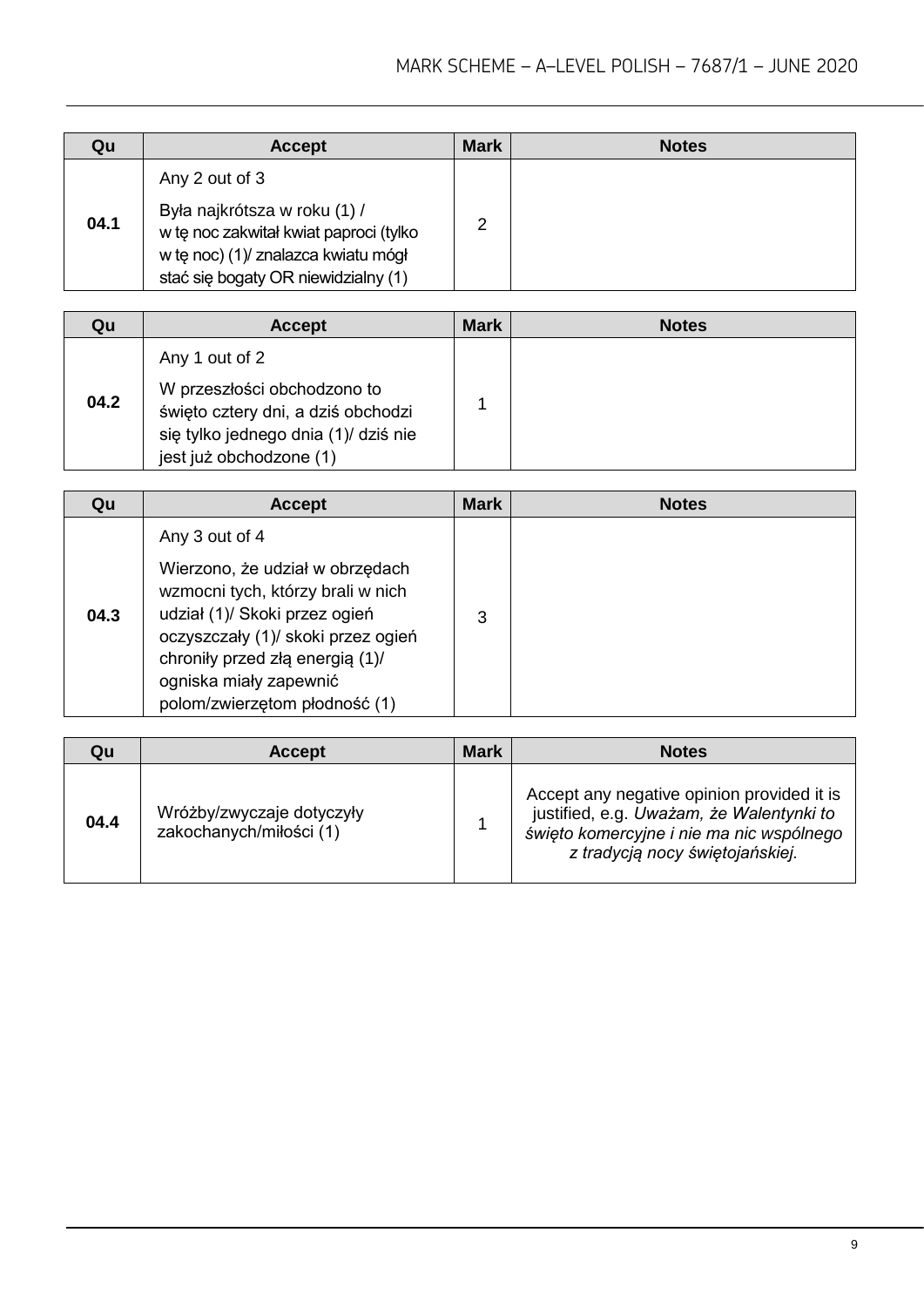#### **Question 5**

#### **Translation into English**

Acceptable quality of English in translations into English.

#### **Errors in spelling**

Where the candidate's attempted spelling is a recognisable form of the correct spelling and does not correspond to another English word, the attempted spelling is accepted.

#### **Alternative answers**

Examiners will be provided with a range of alternative answers in mark schemes but in the event that these do not legislate for all versions and variations which candidates might produce, the guiding principle will be that answers that convey the same intended meaning are accepted.

#### **Successful translation**

Translation will be deemed successful if an English speaker would understand the translation and if each element of the original text figures in the translation.

| Qu             |                                                                                                                                                                                                                    |                                                                                                                  |               |  |
|----------------|--------------------------------------------------------------------------------------------------------------------------------------------------------------------------------------------------------------------|------------------------------------------------------------------------------------------------------------------|---------------|--|
| 05             | The table below shows the type of answer that is acceptable for each section of the<br>text. Award one mark per correct section then divide by two for a final mark out of 10.<br>Half marks should be rounded up. |                                                                                                                  |               |  |
| <b>Box</b>     |                                                                                                                                                                                                                    | <b>Accept</b>                                                                                                    | <b>Reject</b> |  |
| 1              | Ponad 35 procent osób w<br>wieku powyżej 60 lat                                                                                                                                                                    | More than 35 percent<br>of people aged 60 and<br>above                                                           |               |  |
| 2              | korzysta w Polsce z<br>Internetu.                                                                                                                                                                                  | in Poland use the Internet.                                                                                      |               |  |
| 3              | Wśród zalet surfowania<br>wymieniają oni najczęściej                                                                                                                                                               | When asked about<br>benefits they most<br>often mention                                                          |               |  |
| $\overline{4}$ | szybki dostęp do informacji                                                                                                                                                                                        | a fast access to<br>information                                                                                  |               |  |
| 5              | i łatwy kontakt z rodziną czy<br>znajomymi.                                                                                                                                                                        | and an easy way to stay in<br>touch with family or friends.                                                      |               |  |
| 6              | Jest to szczególnie ważne<br>dla ludzi starszych,                                                                                                                                                                  | It is particularly important<br>for elderly people,                                                              |               |  |
| 7              | bo zmniejsza poczucie<br>osamotnienia i ułatwia<br>kontakt zwłaszcza tym,                                                                                                                                          | because it decreases<br>the feeling of<br>loneliness and<br>eases/helps<br>communication<br>especially for those |               |  |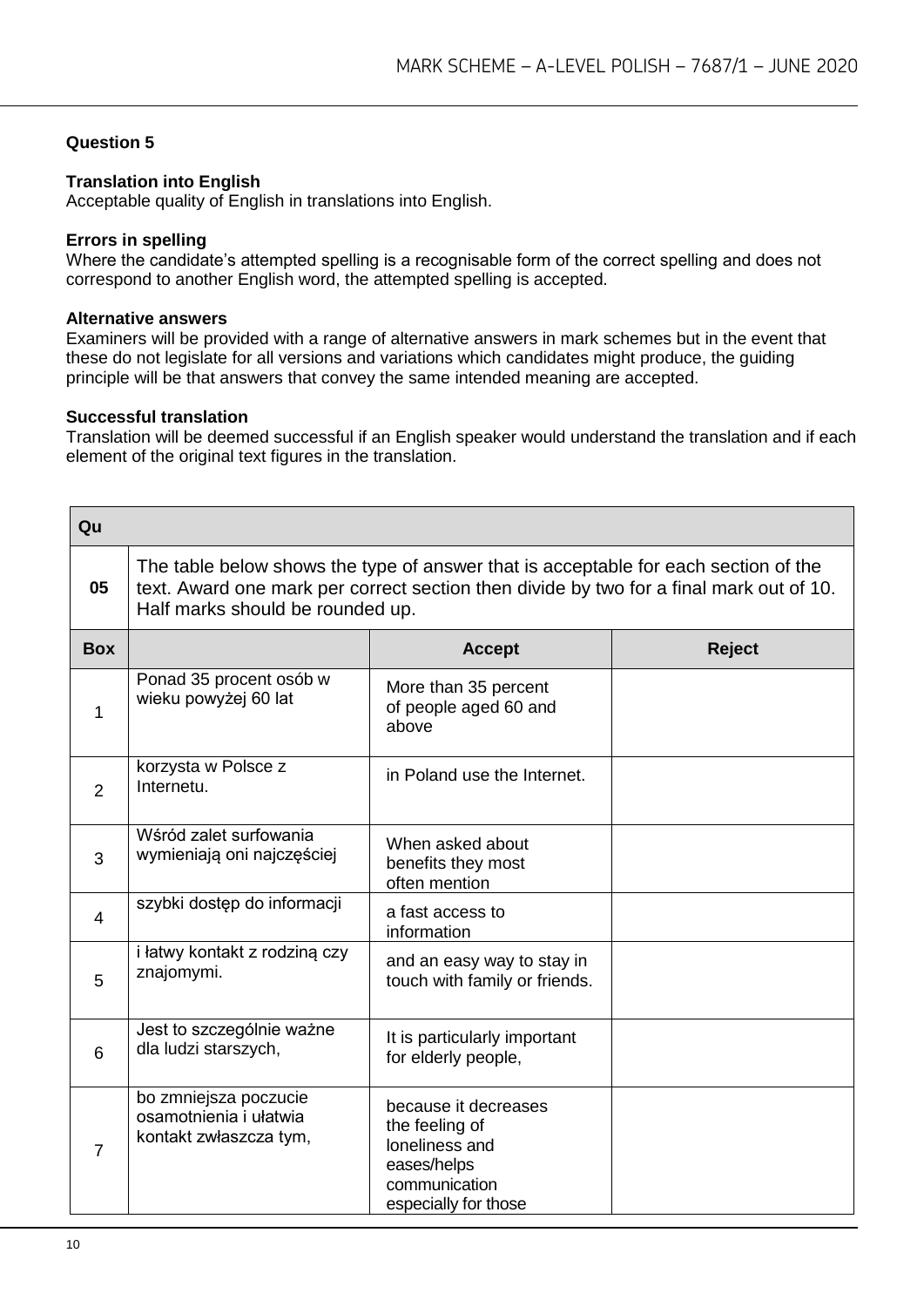| 8  | którzy są ograniczeni<br>ruchowo.                   | who are less mobile.                                                                  |  |
|----|-----------------------------------------------------|---------------------------------------------------------------------------------------|--|
| 9  | Jest też pomocne, gdy bliscy<br>pracują za granicą. | It also helps when their<br>relatives/close ones work<br>abroad.                      |  |
| 10 | To właśnie oni wprowadzają                          | It is exactly them who<br>introduce                                                   |  |
| 11 | osoby starsze w wirtualny<br>świat                  | the older<br>people/generation to the<br>virtual world                                |  |
| 12 | i uczą jak obsługiwać<br>komunikatory               | and teach them how<br>to use applications/<br>instant messengers                      |  |
| 13 | czy konta społecznościowe.                          | or social media.                                                                      |  |
| 14 | Seniorzy korzystają też<br>często z kursów          | Seniors often make a<br>good use of/take part<br>in/attend/ sign up for<br>courses    |  |
| 15 | organizowanych w<br>bibliotekach czy                | in/by<br>organized<br>libraries or                                                    |  |
| 16 | przez organizacje<br>samorządowe.                   | by local<br>council/organisations.                                                    |  |
| 17 | Co ciekawe, dla seniorów<br>Internet nie jest       | Interestingly, the fact<br>that for older<br>people/generation the<br>Internet is not |  |
| 18 | światem równoległym do<br>realnego                  | a real world/doesn't not<br>exist to parallel world/a<br>real one.                    |  |
| 19 | i w przeciwieństwie do<br>młodszych użytkowników    | and as opposed to younger<br>users                                                    |  |
| 20 | nie marnują na nim czasu                            | they don't waste their<br>time on the Internet.                                       |  |

# **[10 marks]**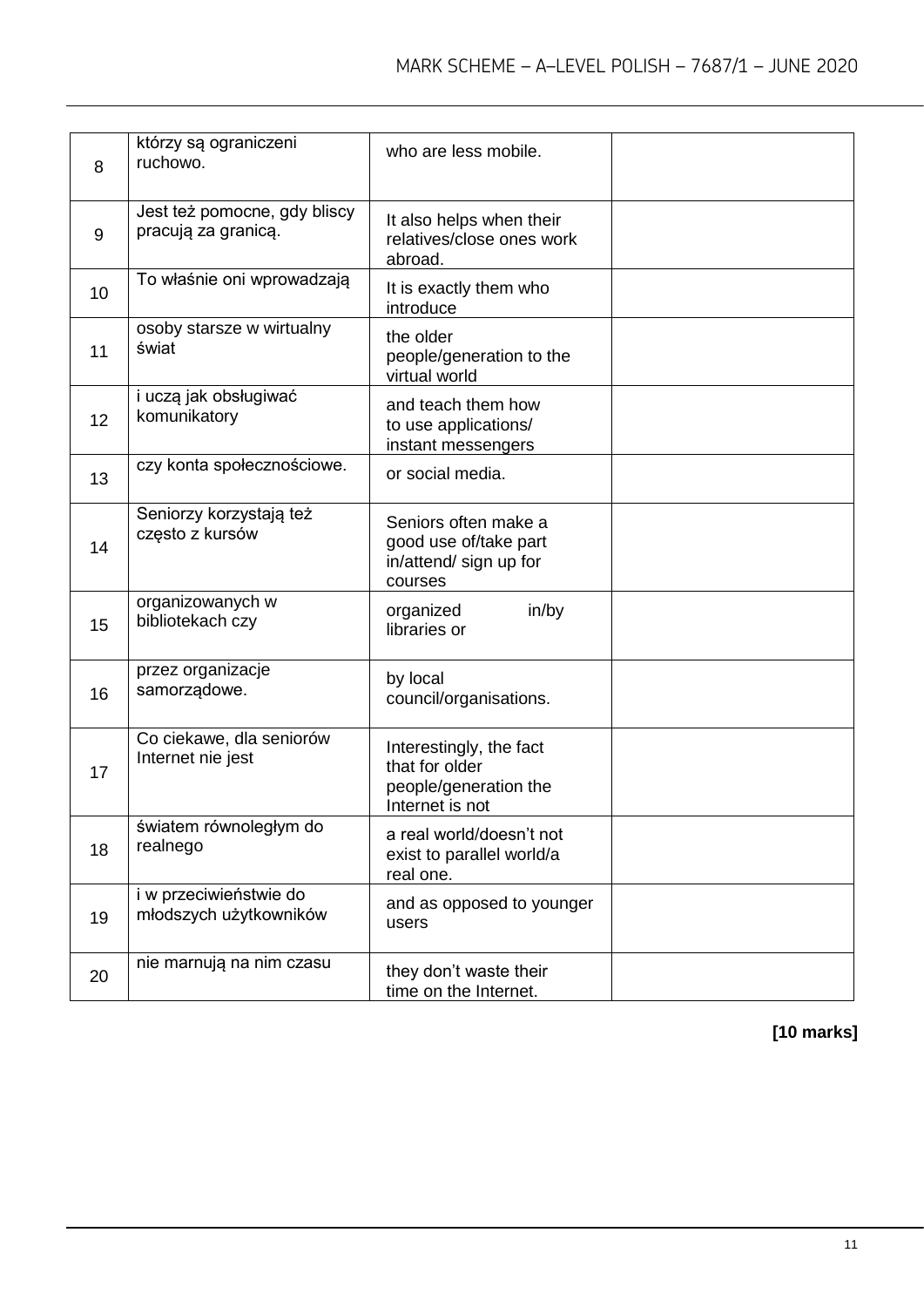#### **Section B Research project**

#### **Questions 6-9**

#### **Assessment Objectives 2, 3 and 4**

#### **Level of response marking instructions**

Level of response mark schemes are broken down into levels, each of which has a descriptor. The descriptor for the level shows the average performance for the level. There are marks in each level.

Before you apply the mark scheme to a student's answer, read through the answer and annotate it (as instructed) to show the qualities that are being looked for. You can then apply the mark scheme.

#### **Step 1 Determine a level**

Start at the lowest level of the mark scheme and use it as a ladder to see whether the answer meets the descriptor for that level. The descriptor for the level indicates the different qualities that might be seen in the student's answer for that level. If it meets the lowest level then go to the next one and decide if it meets this level, and so on, until you have a match between the level descriptor and the answer. With practice and familiarity you will find that for better answers you will be able to quickly skip through the lower levels of the mark scheme.

When assigning a level you should look at the overall quality of the answer and not look to pick holes in small and specific parts of the answer where the student has not performed quite as well as the rest. If the answer covers different aspects of different levels of the mark scheme you should use a best fit approach for defining the level and then use the variability of the response to help decide the mark within the level, ie if the response is predominantly level 3 with a small amount of level 4 material it would be placed in level 3 but be awarded a mark near the top of the level because of the level 4 content.

#### **Step 2 Determine a mark**

Once you have assigned a level you need to decide on the mark. The descriptors on how to allocate marks can help with this. The exemplar materials used during standardisation will help. There will be an answer in the standardising materials which will correspond with each level of the mark scheme. This answer will have been awarded a mark by the Lead Examiner. You can compare the student's answer with the example to determine if it is the same standard, better or worse than the example. You can then use this to allocate a mark for the answer based on the Lead Examiner's mark on the example.

You may well need to read back through the answer as you apply the mark scheme to clarify points and assure yourself that the level and the mark are appropriate.

Indicative content in the mark scheme is provided as a guide for examiners. It is not intended to be exhaustive and you must credit other valid points. Students do not have to cover all of the points mentioned in the Indicative content to reach the highest level of the mark scheme.

An answer which contains nothing of relevance to the question must be awarded no marks.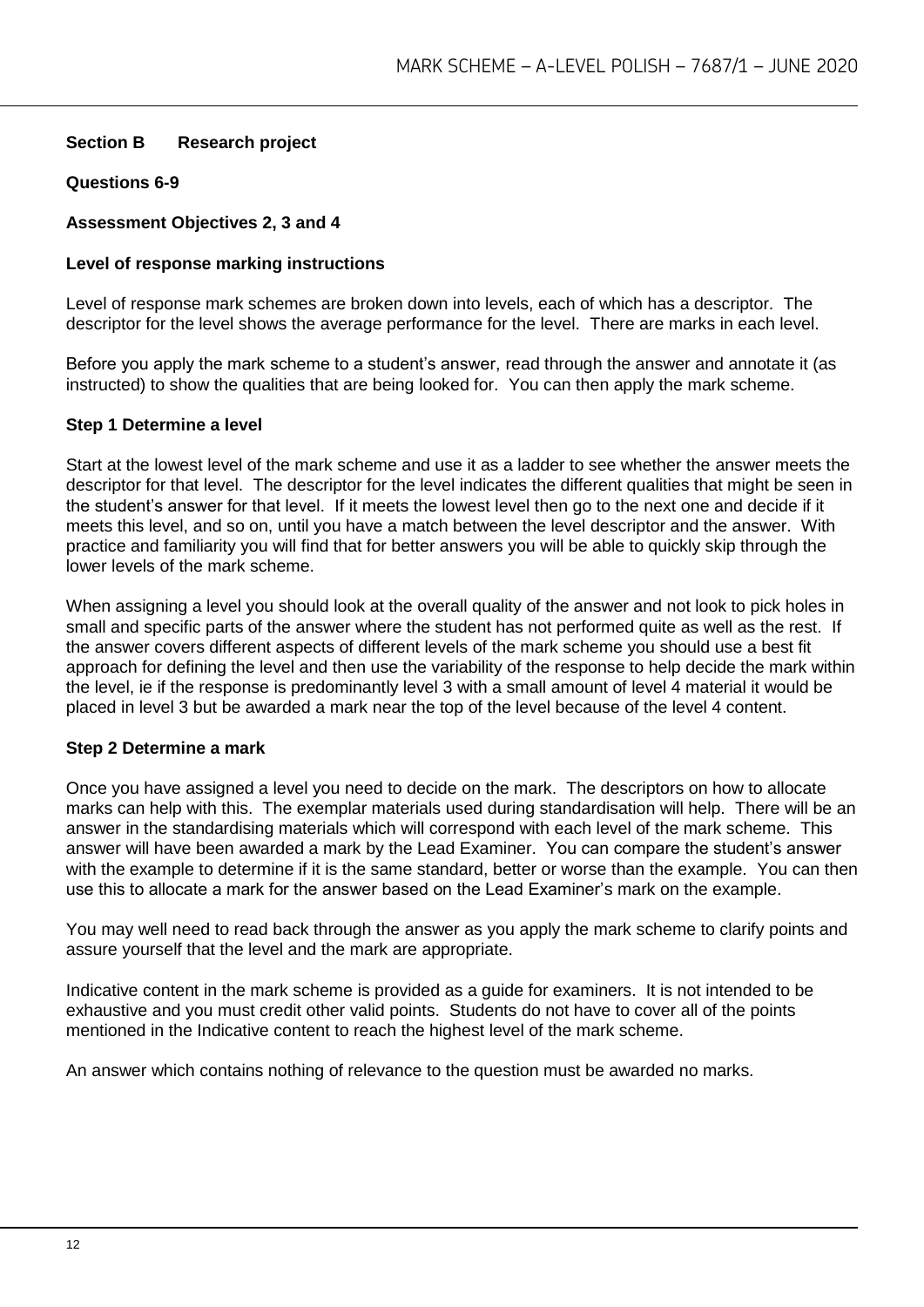#### **Assessment criteria**

Each assessment objective should be assessed independently.

Students are advised to write approximately 300 words per essay. Everything that students write must be assessed; there is no word limit. Students writing the recommended length have access to the full range of marks.

#### **Assessment Objective 2**

| <b>Mark</b> | <b>AO2</b>                                                                                                                                                                                                       |
|-------------|------------------------------------------------------------------------------------------------------------------------------------------------------------------------------------------------------------------|
| $9 - 10$    | Very good evaluation of the research topic                                                                                                                                                                       |
|             | The relevant information from the written source material has been fully understood. This<br>information is consistently linked to research findings to form appropriate arguments and<br>conclusions.           |
| $7 - 8$     | Good evaluation of the research topic                                                                                                                                                                            |
|             | Most of the relevant information in the written source material has been clearly<br>understood. This information is often linked to research findings to form appropriate<br>arguments and conclusions.          |
| $5 - 6$     | Reasonable evaluation of the research topic                                                                                                                                                                      |
|             | Some of the relevant information in the written source material has been understood. This<br>information is sometimes linked to research findings to form appropriate arguments and<br>conclusions.              |
| $3 - 4$     | Limited evaluation of the research topic                                                                                                                                                                         |
|             | A limited amount of relevant information in the written source has been understood. This<br>information is occasionally linked to research findings to form appropriate arguments and<br>conclusions.            |
|             | Very limited evaluation of the research topic                                                                                                                                                                    |
| $1 - 2$     | A very limited amount of the relevant information in the written source has been<br>understood. This information is rarely if ever linked to research findings to form<br>appropriate arguments and conclusions. |
| 0           | The student produces nothing worthy of credit.                                                                                                                                                                   |

For guidance on the evaluation of the written source in relation to the research findings, examiners are advised to refer to the indicative content for AO4.

AO2 marks should be awarded for the success with which students have demonstrated their understanding of the written source provided and linked information in that source to their research findings. For examples, see items marked 'AO2' in indicative content.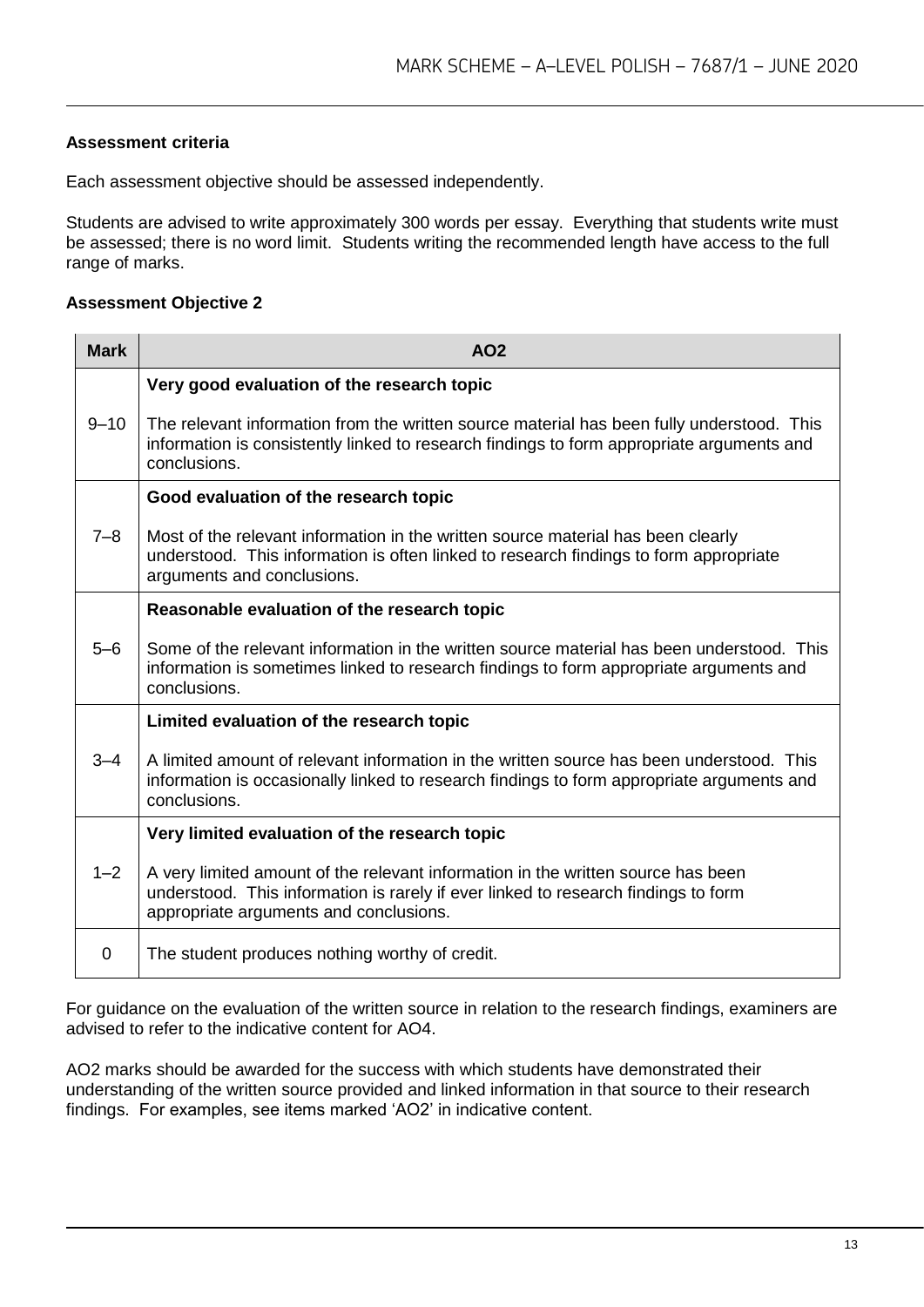#### **Assessment Objective 3**

| AO3      |                                                                                                                                                                                                                                                                                                        |  |
|----------|--------------------------------------------------------------------------------------------------------------------------------------------------------------------------------------------------------------------------------------------------------------------------------------------------------|--|
| $9 - 10$ | The language produced is mainly accurate with only occasional minor errors. The<br>student shows a consistently secure grasp of grammar and is able to manipulate<br>complex language accurately. The student uses a wide range of vocabulary appropriate<br>to the context and the task.              |  |
| $7 - 8$  | The language produced is generally accurate, but there are some minor errors. The<br>student shows a generally good grasp of grammar and is often able to manipulate<br>complex language accurately. The student uses a good range of vocabulary appropriate<br>to the context and the task.           |  |
| $5 - 6$  | The language produced is reasonably accurate, but there are a few serious errors. The<br>student shows a reasonable grasp of grammar and is sometimes able to manipulate<br>complex language accurately. The student uses a reasonable range of vocabulary<br>appropriate to the context and the task. |  |
| $3 - 4$  | The language produced contains many errors. The student shows some grasp of<br>grammar and is occasionally able to manipulate complex language accurately. The<br>student uses a limited range of vocabulary appropriate to the context and the task.                                                  |  |
| $1 - 2$  | The language produced contains many errors of a basic nature. The student shows little<br>grasp of grammar and is rarely able to manipulate complex language accurately. The<br>student uses a very limited range of vocabulary appropriate to the context and the task.                               |  |
| 0        | The student produces nothing worthy of credit.                                                                                                                                                                                                                                                         |  |

#### **Minor errors are defined as those which do not affect communication.**

#### **Serious errors are defined as those which adversely affect communication.**

#### **Minor errors include:**

incorrect but close to correct spellings.

#### **Serious errors include:**

incorrect verb forms especially irregular forms and incorrect use of pronouns.

#### **Complex language includes:**

use of pronouns of all types

tenses that support conceptual complexity

connectives supporting a range of subordinate clauses including those requiring subjunctive constructions with verbs and verbs followed by infinitive with correct preposition use of present and past participles.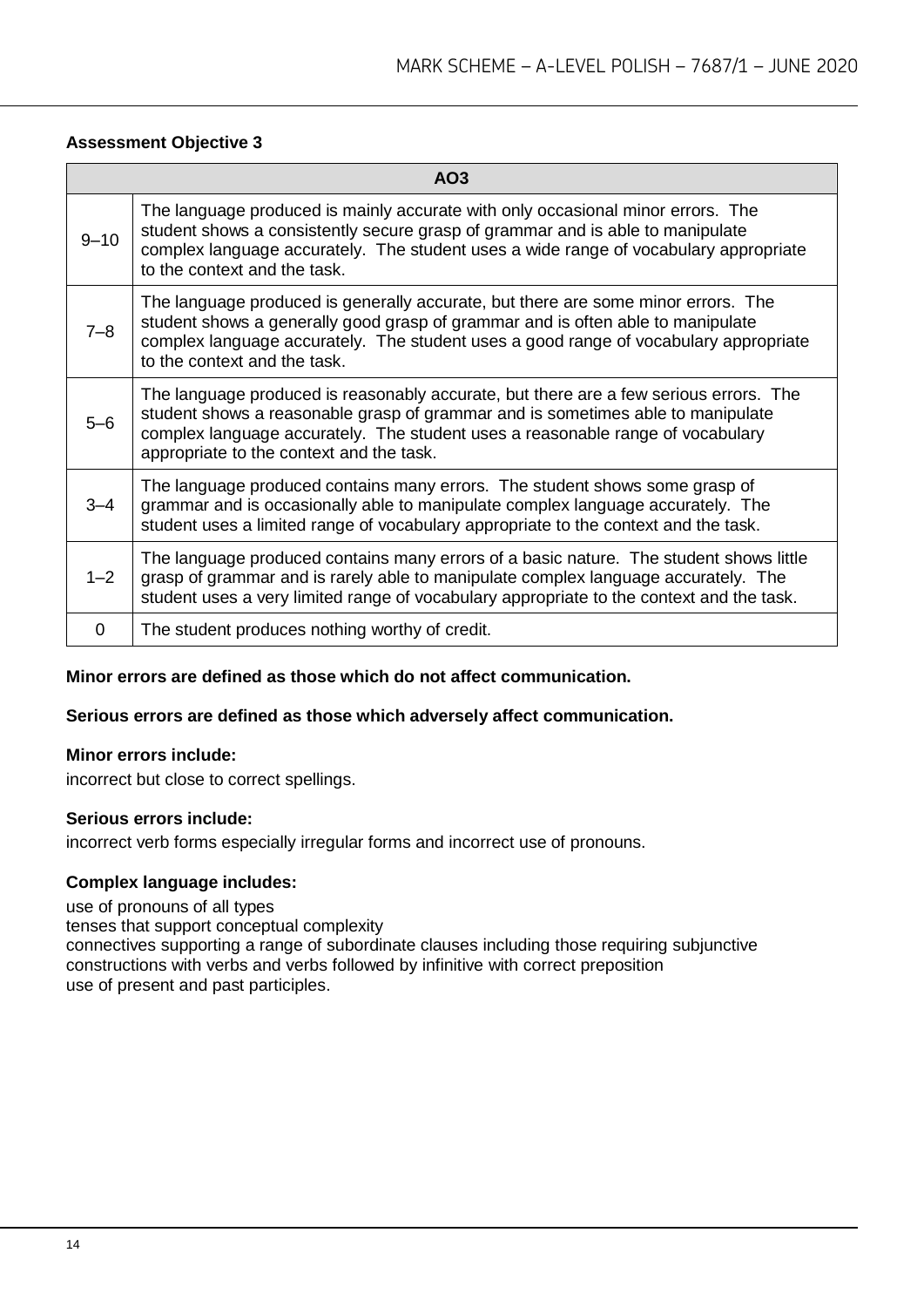# **Assessment Objective 4**

| <b>AO4</b><br><b>Research project essay</b> |                                                                                                                                                                                                                                                                                                                                                                     |  |
|---------------------------------------------|---------------------------------------------------------------------------------------------------------------------------------------------------------------------------------------------------------------------------------------------------------------------------------------------------------------------------------------------------------------------|--|
| <b>Mark</b>                                 | <b>Descriptors</b>                                                                                                                                                                                                                                                                                                                                                  |  |
| $17 - 20$                                   | <b>Excellent critical and analytical response</b><br>Excellent knowledge and understanding of the research topic covered in the essay.<br>Students consistently select relevant information to support their arguments. They<br>consistently use appropriate evidence to justify their conclusions, demonstrating an<br>excellent evaluation of the research topic. |  |
| $13 - 16$                                   | Good critical and analytical response<br>Good knowledge and understanding of the research topic covered in the essay. Students<br>often select relevant information to support their arguments. They often use appropriate<br>evidence to justify their conclusions, demonstrating a good evaluation of the research topic.                                         |  |
| $9 - 12$                                    | Reasonable critical and analytical response<br>Reasonable knowledge and understanding of the research topic covered in the essay.<br>Students sometimes select relevant information to support their arguments. They<br>sometimes use appropriate evidence to justify their conclusions, demonstrating a<br>reasonable evaluation of the research topic.            |  |
| $5 - 8$                                     | Limited critical and analytical response<br>Some knowledge and understanding of the research topic covered in the essay. Students<br>occasionally select relevant information to support their arguments. They occasionally use<br>appropriate evidence to justify their conclusions, demonstrating a limited evaluation of the<br>research topic.                  |  |
| $1 - 4$                                     | Very limited critical and analytical response<br>A little knowledge and understanding of the research topic covered in the essay. Students<br>rarely select relevant information to support their arguments. They rarely use appropriate<br>evidence to justify their conclusions, demonstrating a very limited evaluation of the research<br>topic.                |  |
| $\overline{0}$                              | The student produces nothing worthy of credit in response to the question.                                                                                                                                                                                                                                                                                          |  |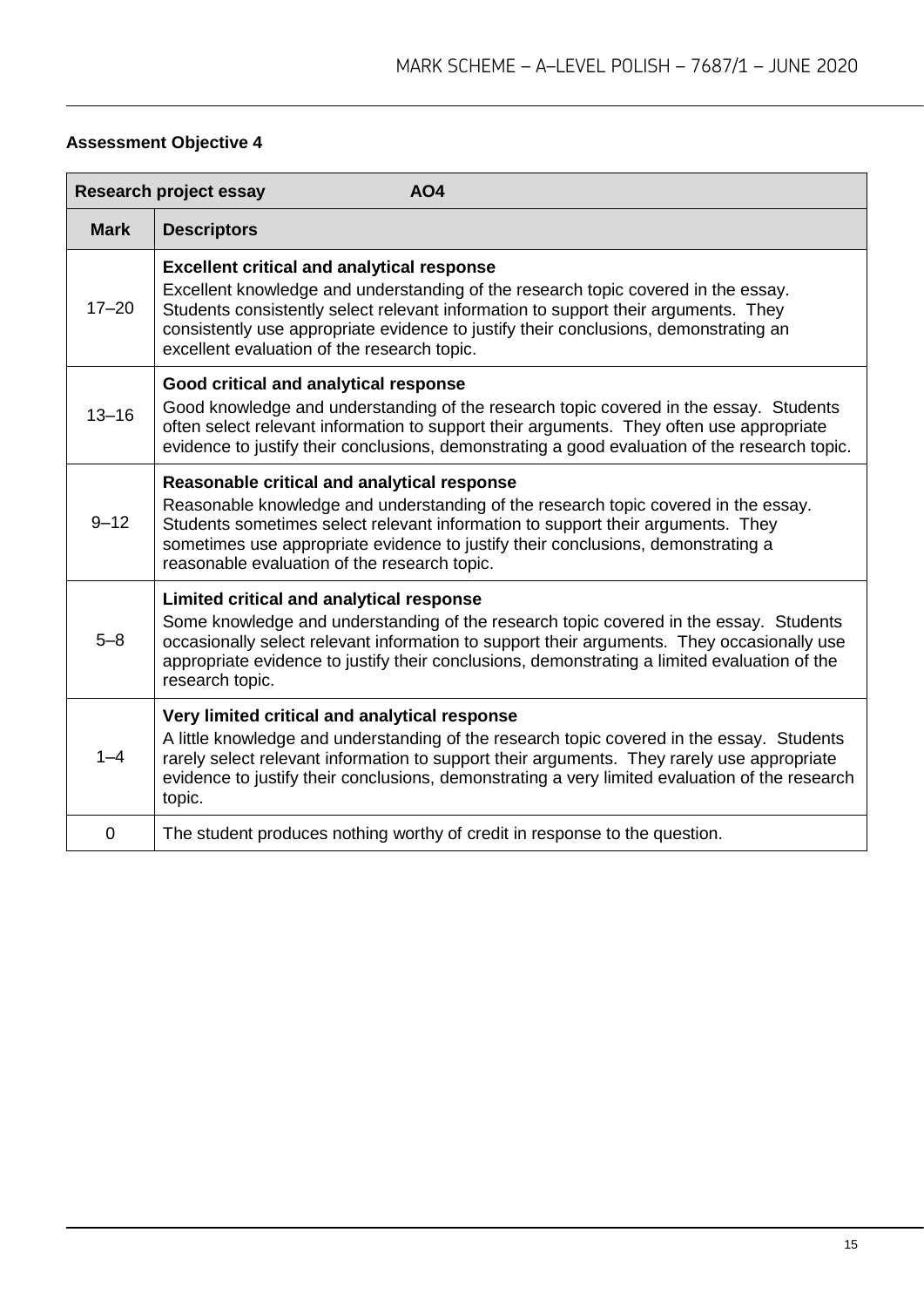# **0 6 Research topic: Poland during the communist era**

W roku 1989 upadł w Polsce ustrój socjalistyczny. Przeanalizuj, które osoby i wydarzenia miały wpływ na powstanie NSZZ (Niezależnych Samorządnych Związków Zawodowych) *Solidarność* oraz w konsekwencji przyczyniły się do tego upadku.

**[40 marks]**

#### **Indicative content**

The indicative content is neither prescriptive nor exhaustive.

- Kuroń's political background and his activities up to 1976 (AO2)
- Worker's Defence Committee (Komitet Obrony Robotników; KOR) and its role (AO2)
- the state's reaction to any forms of protests (imprisonment of dissidents) (AO2)
- Kuroń and his role in publicizing the movement (AO2)
- introducing the martial law as a last attempt to suppress the unrest (AO2)

- KOR's members, willingness of intelligentsia and workers to cooperate for a common cause
- increasing economic crisis late 70./Gdańsk's shipyard/Lech Wałęsa
- lack of democracy/impact on people's lives (freedom of speech and belief)
- suppression of the influence of the Catholic Church/visit of John Paul II in 1979 and its impact
- regular social protests (strikes 1956, 1968, 1970, 1976, riots)/government's response
- political repression/censorship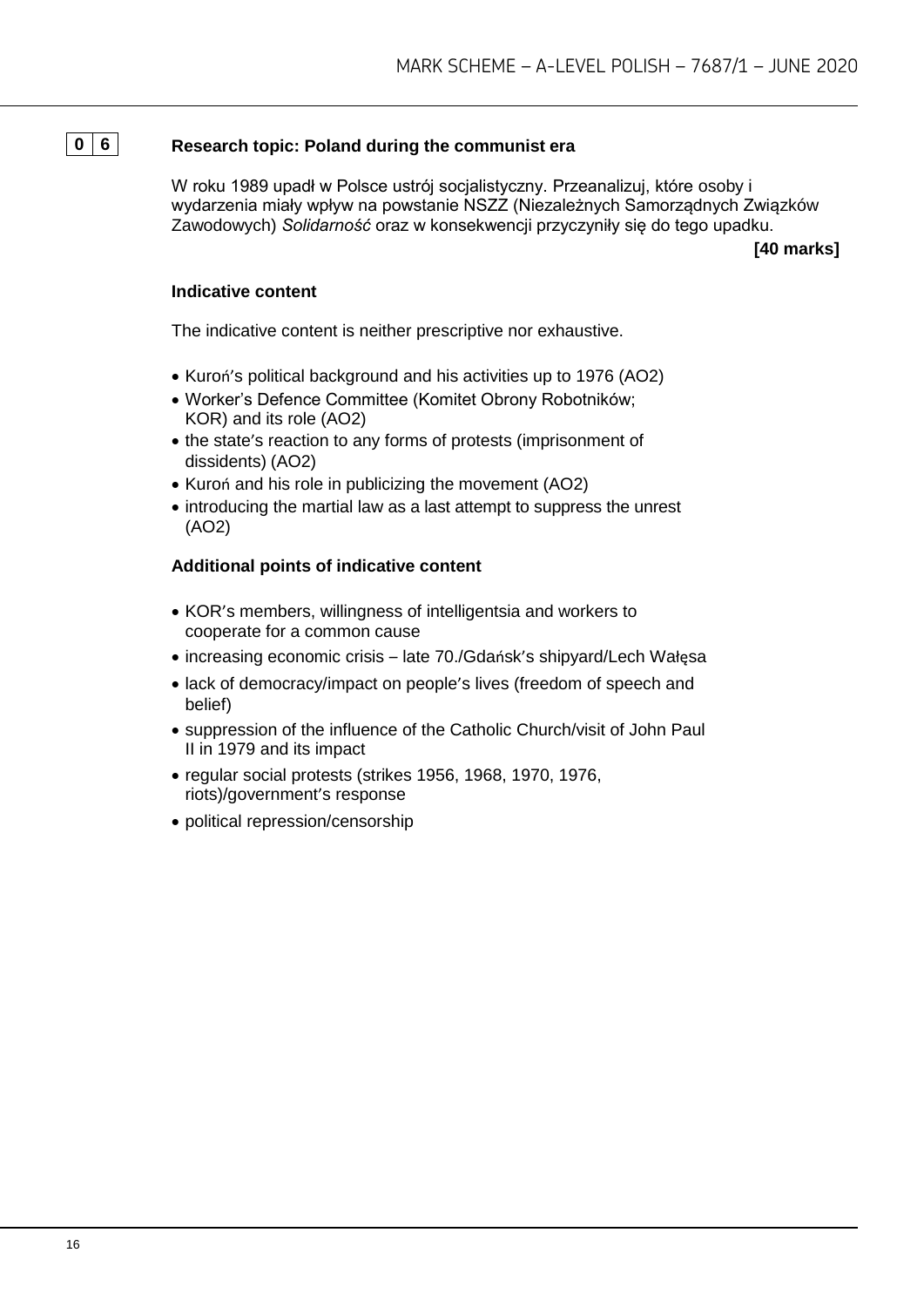#### **0 7 Research topic: Racism in Poland**

Ostatnie lata przyniosły wzrost przyzwolenia społecznego na rasistowskie zachowania. Przeanalizuj sposoby, za pomocą których można przeciwdziałać postawom rasizmu i nietolerancji.

**[40 marks]**

#### **Indicative content**

The indicative content is neither prescriptive nor exhaustive.

- events highlighting fight with racist views (AO2)
- reasons behind the growing number of cases of racism in Poland (AO2)
- role of media and its impact on people's views (AO2)
- forms racism in Poland takes (AO2)
- the role of education in preventing and fighting racism (AO2)

- the historical roots of racism in Poland
- how ethnic discrimination has changed since 1989
- specific examples of racism
- ways the Polish state deals with racism
- other ways of fighting racism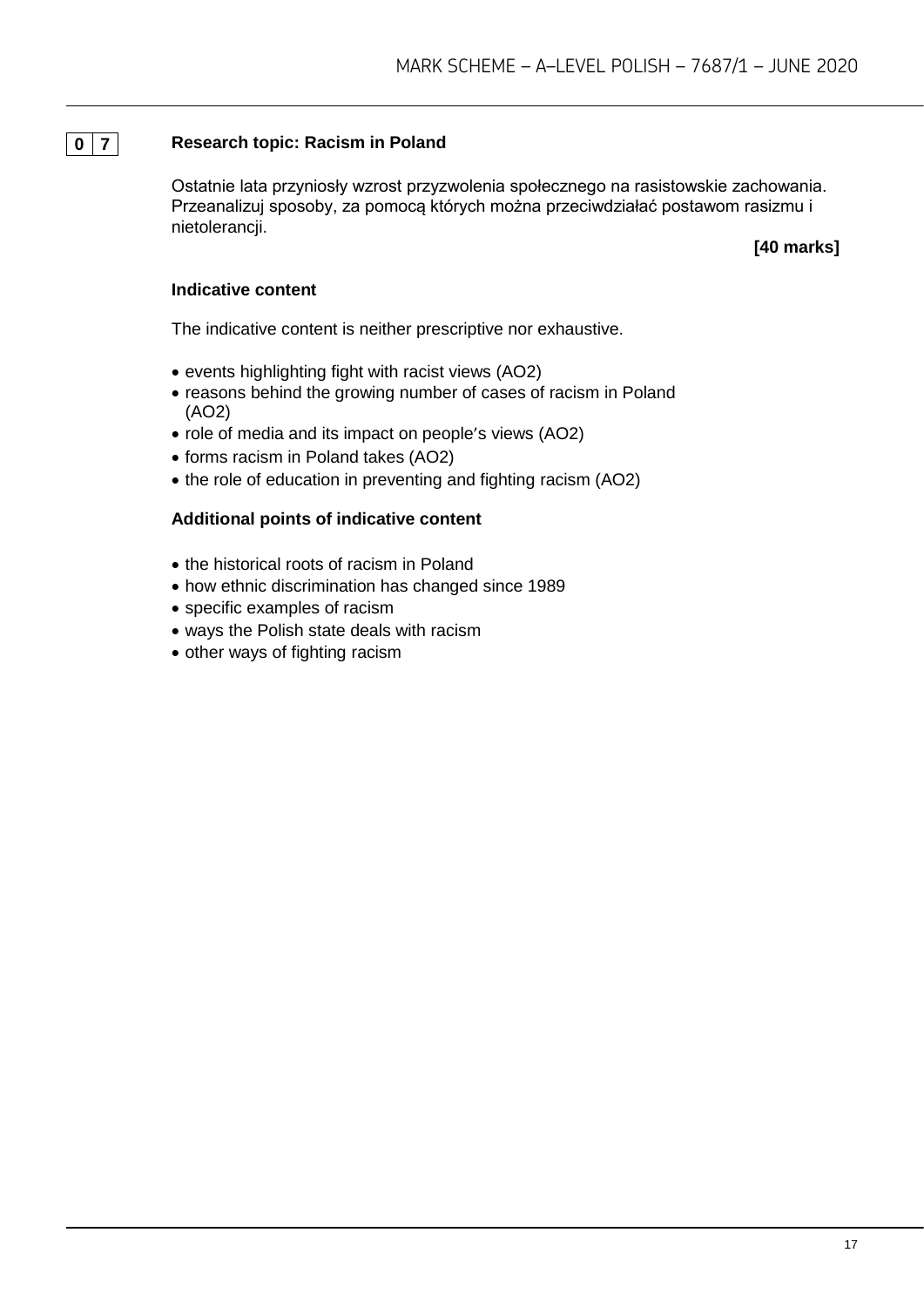#### **0 8 Research topic: Tourism in Poland**

Polska jest równie atrakcyjna dla turystów jak wiele, znanych z doskonałej oferty turystycznej, krajów europejskich. Do jakiego stopnia zgadzasz się z tym stwierdzeniem?

**[40 marks]**

#### **Indicative content**

The indicative content is neither prescriptive nor exhaustive.

- Poland's tourist infrastructure is changing (AO2)
- good accommodation choices and rising standard of service (AO2)
- factors determining Poland's increasing attractiveness to tourists (AO2)
- city breaks as the most popular reason for visiting Poland (AO2)
- characteristics of foreign tourists in Poland (AO2)

- new trends in tourism in Poland
- regional variety of attractions offered
- many UNESCO approved sites
- level of transport infrastructure varies
- seasonal offer as a limiting factor of tourist industry in Poland
- relatively weak tourist information service need for publications in different languages